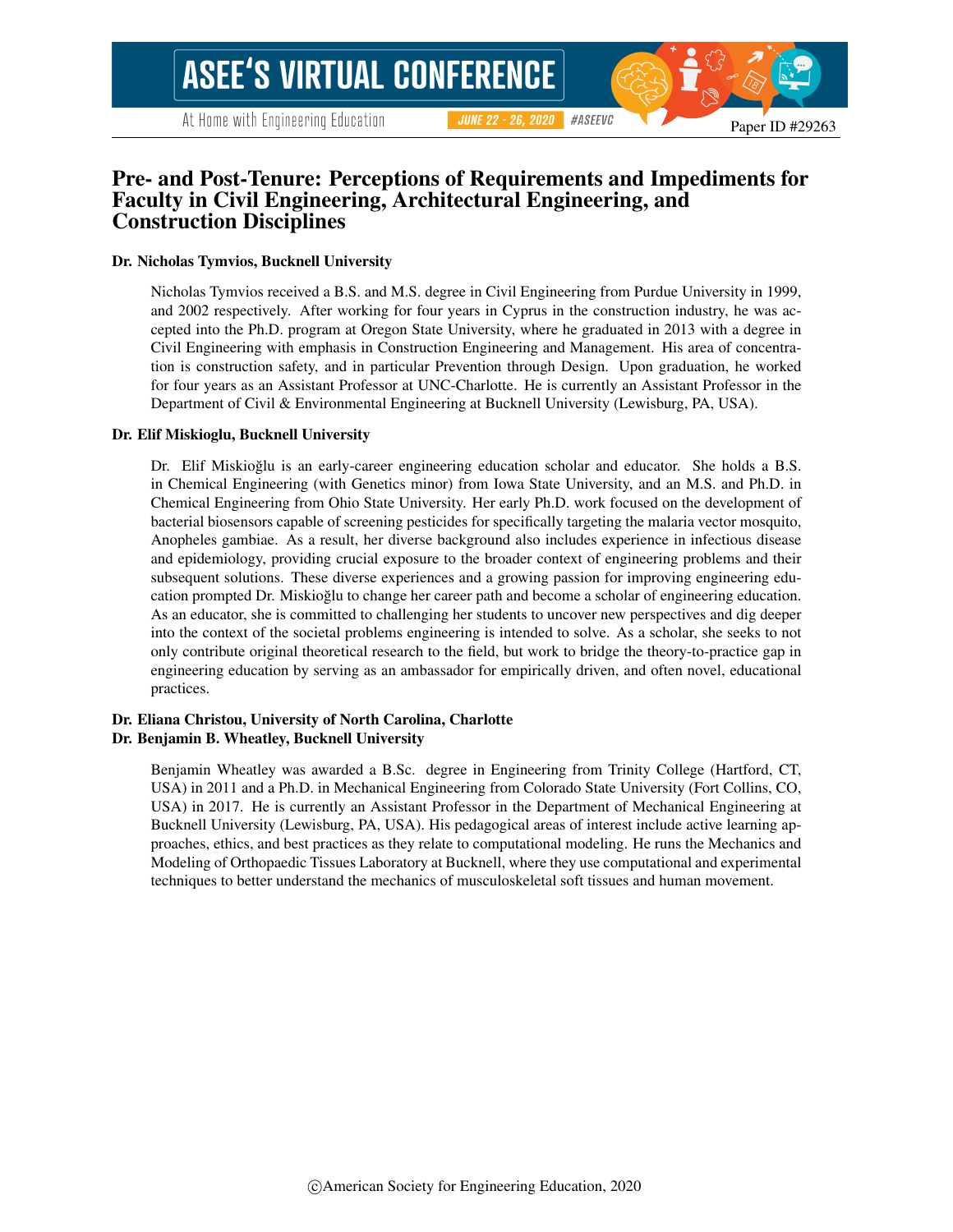# **Pre and Post Tenure: Perceptions of Requirements and Impediments for Faculty in Civil Engineering, Architectural Engineering, Construction Disciplines**

# **Abstract**

*The tenure process is a way of life in the majority of US higher education institutions, and faculty in engineering disciplines are no exceptions to this practice. A tenured position is coveted and sought by many aspiring assistant professors. Since the tenure process began in the US in 1915, it has faced both criticism and praise. This paper aims to highlight the variability in perceptions of tenure requirements among assistant professors in civil engineering, architectural engineering, and construction programs, between universities of different research activity intensities and assess their perceptions of impediments towards obtaining tenure. Associate professors in the same programs were also surveyed in order to reflect and report their perceptions of their requirements, and assess the impediments they faced towards their tenure process. The motivation for this research is to surface some of the concerns assistant professors have regarding the tenure process, and to identify if these concerns are also true to tenured faculty. Faculty from ACCE and ABET accredited programs in tenure-track positions were identified through an online search, and were provided with an online survey to complete. Faculty responses were categorized according to the Carnegie Classification of Institutions of Higher education that classifies institutions according to their research activity. The authors hope that this paper will spark conversations regarding clarity of requirements and concerns about work-life balance for faculty in the tenure-track.*

Key words: Tenure, Civil Engineering, Construction, Architectural, Environmental, Impediments, Perceptions, Faculty

# **Introduction**

Since its inception in 1915 [1], tenure has been the goal for many assistant professors at US institutions. Tenure has faced both criticism and praise through the years. Arguments against tenure range from Sowell [2] stating that the tenure process and system has a great "potential for irresponsibility", Aigner [3] suggesting the process promotes "incompetent teaching and stagnant thinking", and Varma [1] stating that due to the tenure process faculty prioritize research over teaching. Arguments for tenure include providing freedom to faculty, promoting reasoning, and developing original independent research [1]. Epstein et al. [4] also state that tenure promotes and strengthens public confidence in academic research.

In any case, the tenure process is the current norm in US higher education institutions, and junior faculty traversing this path need to satisfy certain requirements that may or may not prove to be impediments.

# **Background**

Faculty in civil engineering, civil engineering technology, and construction programs have expressed concerns about meeting the vague and increasing expectations for tenure. Previous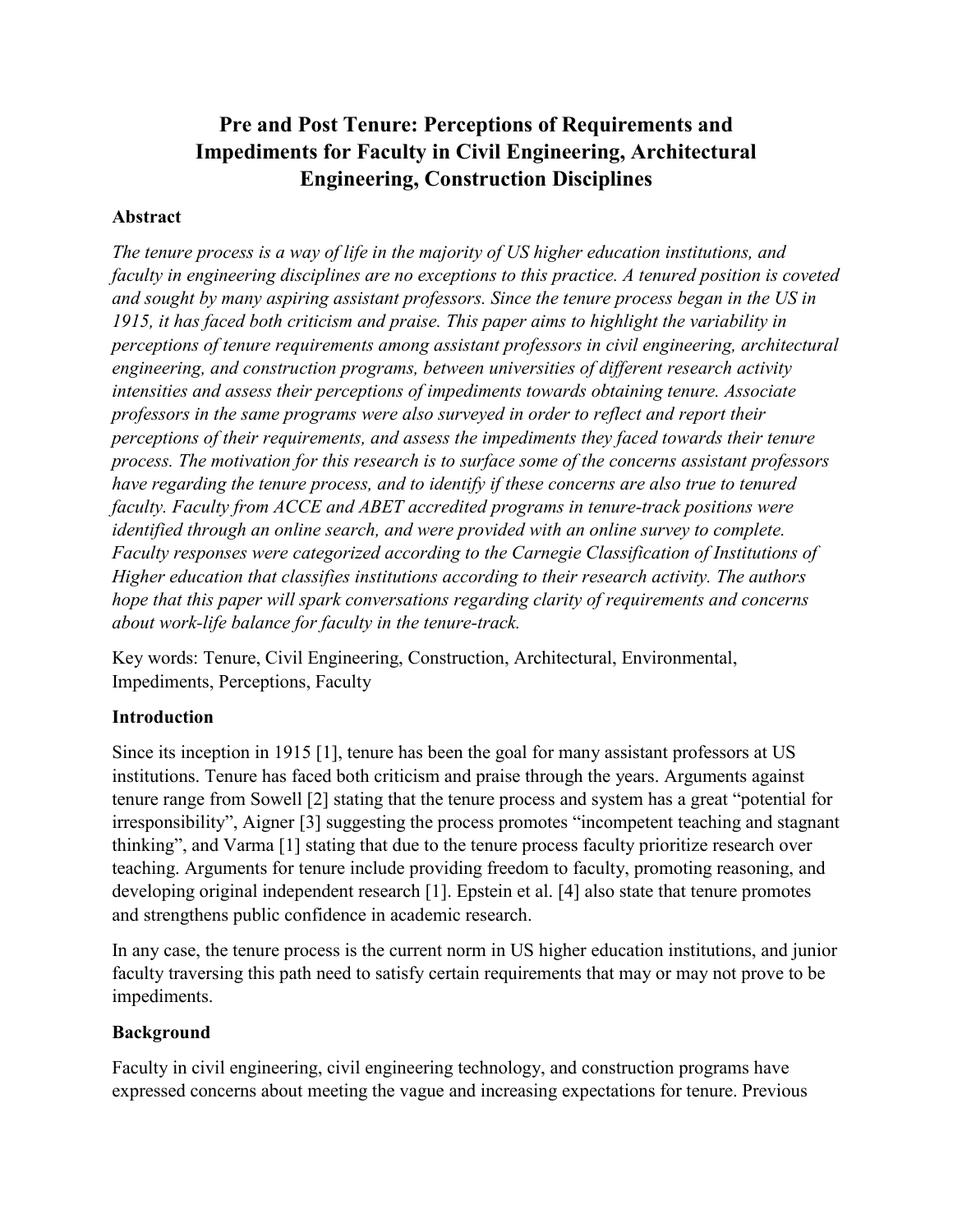investigations showed that some impediments include lack of funding opportunities, high teaching expectation and teaching load, as well as lack of quality students to employ for research and as teaching assistants [5, 6]. Comparison of perceptions of these impediments pre and post tenure among faculty has not been performed.

Requirements for tenure vary between institutions, and even between academic units within the same institution. In addition, guidelines for tenure are often described as vague and emphasize qualitative goals, thus creating confusion among tenure-track (TT) faculty. This vagueness creates additional anxiety for individuals who dedicate numerous hours in research, teaching, and service tasks, as required for their positions [7].

Advice from senior faculty about this process comes in many forms, through mentorship and support, publications, and instructional manuscripts [8-11]. Information provided during mentorship is usually very private, and general guidelines and "how-to" examples are not applicable to faculty in engineering in general, or in civil engineering or construction disciplines in particular. The goal of this investigation is to assess perceptions of the impediments that civil engineering and construction faculty experience, perceived or otherwise, in attaining tenure, and compare these viewpoints between TT and tenured faculty. In addition, a comparison between requirements is presented based on the Carnegie Classification of Institutions categories faculty belong.

# **Methodology**

For this investigation, a survey was developed and distributed in the fall of 2019 to the U.S. population of tenured and TT faculty in civil engineering, construction engineering, construction management, and civil engineering technology programs to gather the various perceptions of tenure requirements and impediments. Faculty from programs accredited by ABET [12] and the American Council for Construction (ACCE) [13] were selected, and in total 440 programs were identified from ABET and 76 from ACCE.

Contact information of those faculty members with the rank of Assistant and Associate Professor was compiled from an internet search of the various department/school websites. The departments/schools were further identified and categorized according to the 2018 Carnegie Classification of Institutions [14] they belong to as follows:

- R1: Doctoral Universities Very high research activity,
- R2: Doctoral Universities High research activity,
- D/PU: Doctoral/Professional Universities,
- M1: Master's Colleges and Universities Larger programs,
- M2: Master's Colleges and Universities Medium programs,
- M3: Master's Colleges and Universities Smaller programs, and
- Baccalaureate Colleges: Arts & Science Focus or Engineering Focus.

The survey consisted of questions of identification and differentiation such as demographics, name of institution faculty is serving, their title, and time in current position. The survey participants were also asked to identify if they were tenured or in tenure-track positions, the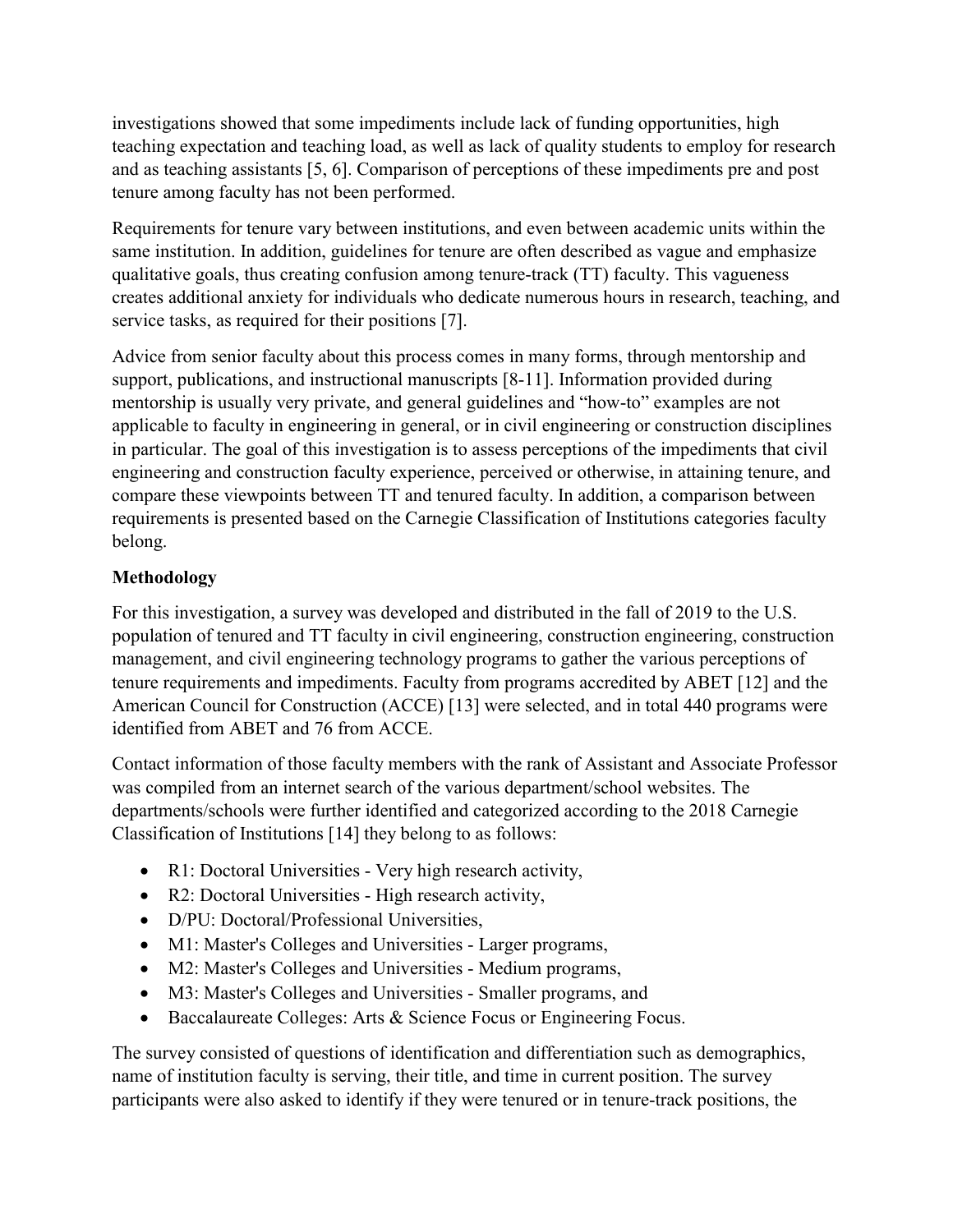percentage of time they dedicate to research/teaching/service/other activities, and state that percentage according to their departmental guidelines for their job description.

Survey participants were asked to state if they were given guidelines of tenure requirements and to provide these guidelines in terms of "Teaching Work Load", "Teaching Evaluation Metrics", "Research Dollar Amount", "Number of Peer Reviewed Journal Articles", "Participation in Conference Proceedings", and any other guidelines. If faculty were not given such guidelines, they are asked to state what they thought these requirements were in terms of the abovementioned measures. If faculty were given specific guidelines they were asked to also state how accurate these guidelines were to their perception of the true expectations for tenure.

All faculty were also asked to state if they thought these guidelines are "Attainable" for faculty members in their discipline and their academic unit, and if their requirements are "Comparable" to faculty in their academic unit but not in their discipline, and "Comparable" to faculty in other departments in their College.

Finally, participants were asked to rate the following potential impediments on their likelihood of influencing the tenure process:

- Teaching load requirements,
- Expectation of peer-reviewed journal publications,
- Service expectations,
- Availability of funds for research in their fields
- Appreciation for area of research by tenure review committee(s)
- Competition within department for funds,
- Availability of Teaching Assistants (TA) to assist with grading,
- Availability of students to employ as researchers,
- Quality of students to employ as researchers,
- Availability of faculty mentoring,
- Quality of faculty mentoring,
- Interdepartmental politics, and
- Managing work-life balance

# **Results**

The responses to the survey were collected using Qualtrics. Participants were emailed a link to the survey along with an explanation of the purpose of the survey. After approximately two weeks, a reminder was sent to the participants who did not respond.

A total of 2,317 participants were identified from different U.S. universities/colleges, of which 282 provided valid responses to the survey (12.17% response rate). Responses included participants from 43 states, and the District of Columbia, and represented faculty from 162 different institutions. The distribution of responses per state is shown in [Figure 1.](#page-4-0) One hundred and forty eight (148) of the respondents were Assistant Professors (Tenure-Track), while 120 were tenured faculty members. The distribution of the responses according to institution type and tenure characterization is shown in [Table 1.](#page-4-1)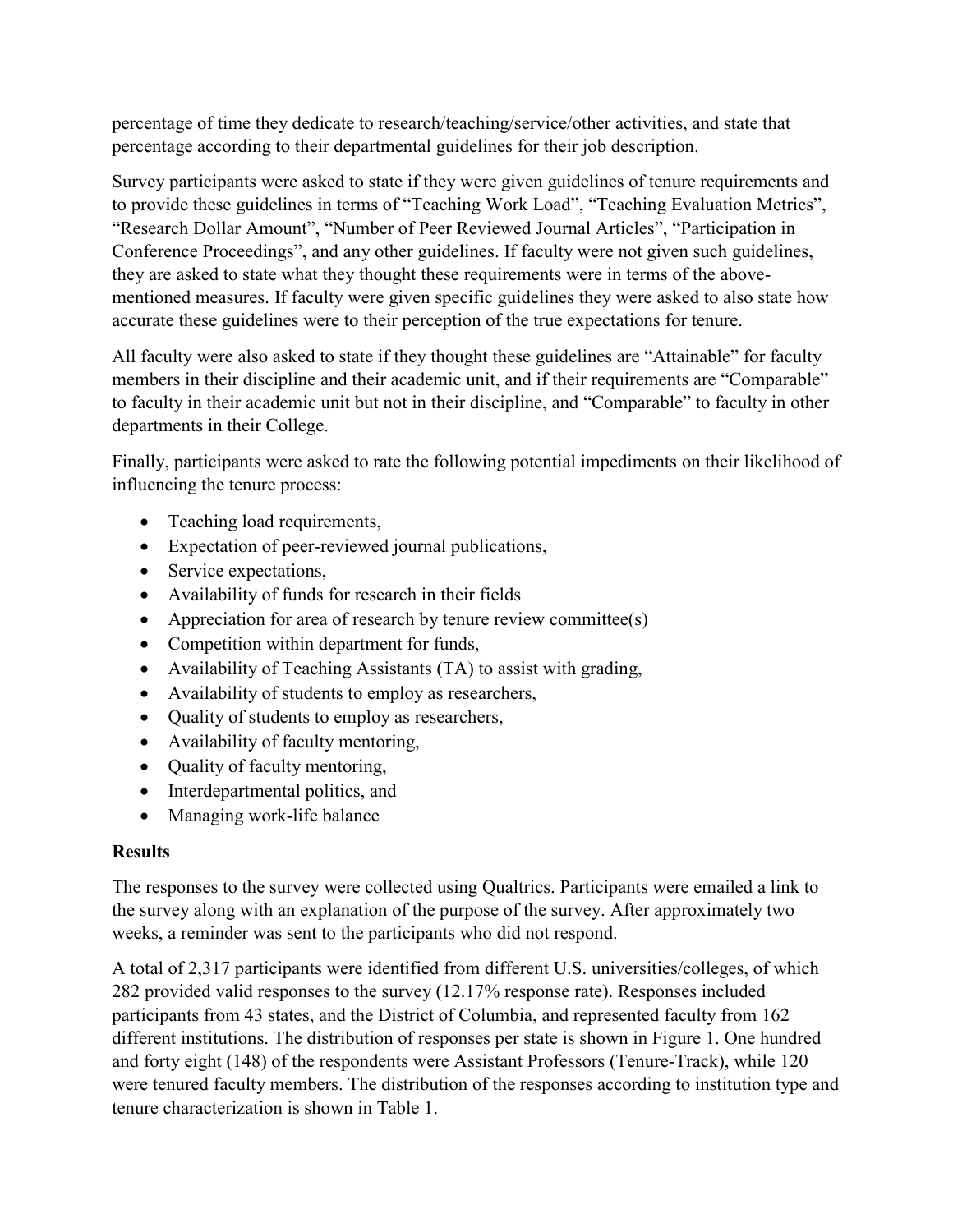

**Figure 1: Distribution of Responses**

<span id="page-4-0"></span>Participants were further classified according to their sub-discipline. A distribution of the various sub-disciplines is shown in [Table 2.](#page-5-0) Participants had the capability to declare more than one discipline from a list of options as well as add a discipline not included. In the "Other Category, participants responded with a range of sub-disciplines that included: Construction Science, Engineering Leadership, Facilities Management, Fluid Mechanics, Infrastructure Systems, Information Technology, Machine Learning, Mechanics, Pavement Engineering, Risk, Systems, Infrastructure Policy, Sensors & Systems, and Sustainability.

| <b>Institution Category</b> | TT  | <b>Tenured</b> | <b>Total</b> |
|-----------------------------|-----|----------------|--------------|
| $R1$                        | 93  | 73             | 166          |
| R <sub>2</sub>              | 30  | 37             | 67           |
| D/PU                        | 6   | 9              | 15           |
| M1                          | 9   | 13             | 22           |
| M <sub>2</sub>              | 7   |                | 8            |
| M3                          |     | 0              |              |
| в                           | 2   |                | 3            |
| <b>Total</b>                | 148 | 134            | 282          |

<span id="page-4-1"></span>**Table 1: Distribution of Responses per Institution Category and Tenure**

Some faculty were given specific guidelines and requirements to reach tenure, while others stated that they were not. As shown in [Table 3,](#page-5-1) 45.9% of the TT faculty surveyed stated that they were provided guidelines, while 54.1% said they were not. Similarly, 58.6% of the tenured faculty stated that they were provided guidelines, while 41.4% of them said that they were not.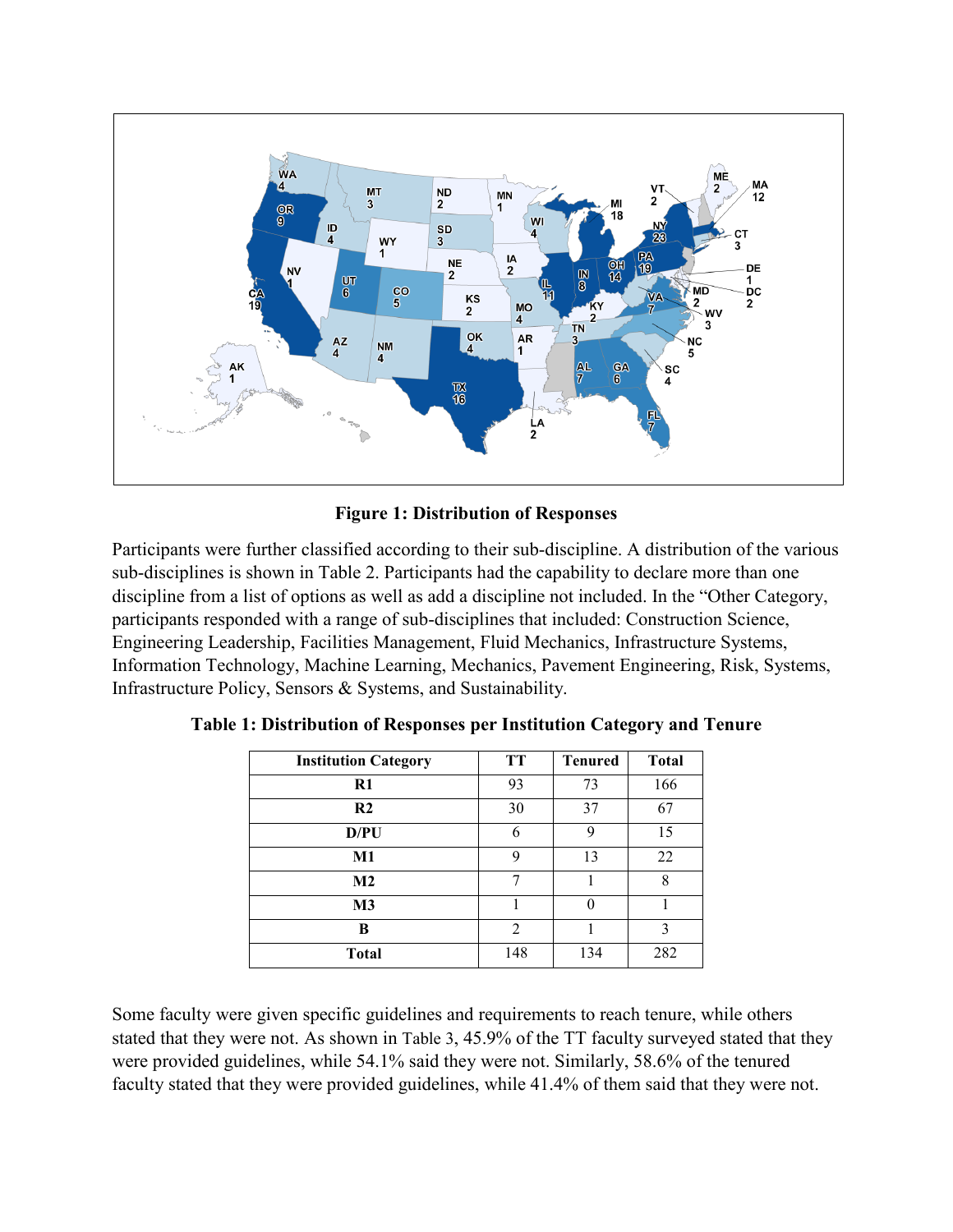<span id="page-5-0"></span>

| Sub-discipline                       | Frequency |
|--------------------------------------|-----------|
| Architectural                        | 14        |
| Coastal                              | 9         |
| <b>Construction Engineering</b>      | 28        |
| <b>Construction Management</b>       | 38        |
| Environmental                        | 68        |
| Geotechnical                         | 37        |
| Hydraulic/Hydrologic/Water Resources | 45        |
| Materials                            | 23        |
| Structural                           | 77        |
| Surveying/Geomatics Engineering      | 4         |
| Transportation                       | 31        |
| Other                                | 18        |

#### **Table 2: Distribution of Sub-disciplines**

In the survey, participants were asked to state what these guidelines were if they were provided, while if they were not, they were asked to state what they were perceived to be. These responses are summarized in the following sections.

#### **Table 3: Provision of Guidelines**

<span id="page-5-1"></span>

| Rank           | <b>Guidelines</b>   | $R1$ | R <sub>2</sub> | D/PU | M1 | M <sub>2</sub> | M <sub>3</sub> | B | <b>Sum</b> | $%$ per<br>Rank |
|----------------|---------------------|------|----------------|------|----|----------------|----------------|---|------------|-----------------|
| TT             | <b>Provided</b>     | 36   | 15             | 2    |    | b              |                |   | 68         | 45.9%           |
|                | <b>Not Provided</b> | 57   | 15             | 4    | ◠  |                | $\theta$       |   | 80         | 54.1%           |
| <b>Tenured</b> | Provided            | 37   | 24             | π    | 10 |                |                | 0 | 78         | 58.6%           |
|                | <b>Not Provided</b> | 36   | 13             |      | 3  |                | $\theta$       |   | 55         | 41.4%           |
|                | Sum                 | 166  | 67             | 14   | 22 |                |                |   | 281        |                 |

#### *Teaching Expectations*

The faculty were asked to identify their teaching expectations as courses taught per year. This information is tabulated in [Table 4](#page-6-0) and it is sorted according to the type of institution and the faculty rank (TT or tenured). Because of the low number of responses from Masters (M) and Baccalaureate only (B) institutions, their responses were combined with those from D/PU institutions. The numbers in the tables indicate the frequency of the responses. Due to the small number of responses it is difficult to distinguish these trends according to sub-discipline.

As observed, teaching quantity expectations are lower in R1 institutions with the majority of the faculty teaching 1 to 4 classes per year, with some exceptions of faculty teaching more. Faculty from R2 institutions teach on average 3 to 4 courses per year with some exceptions. For faculty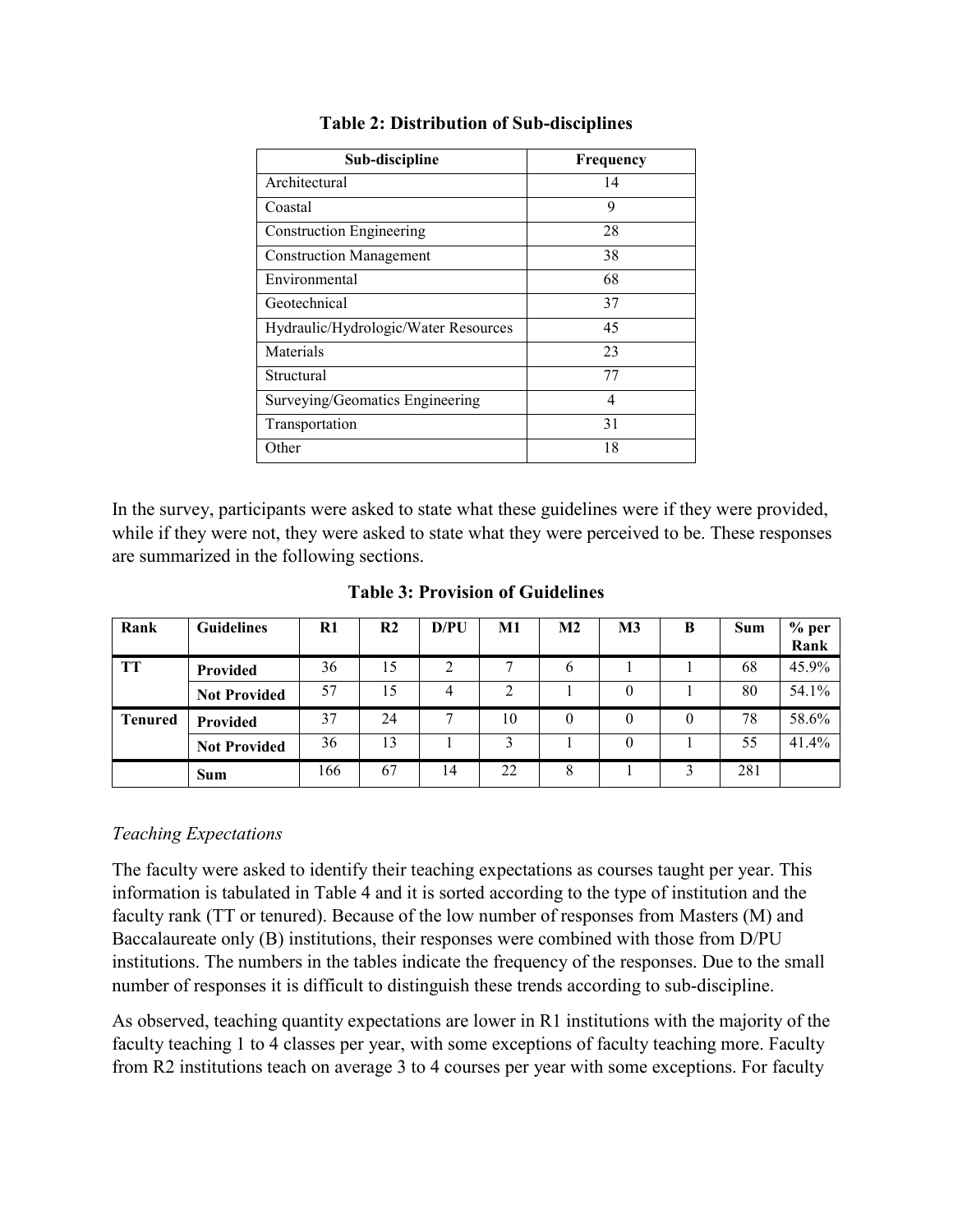from D/PU, Masters, and Baccalaureate only institutions teaching load is on average 5 to 6 courses per year, with several faculty teaching more than 7 courses per year.

<span id="page-6-0"></span>

|                | Rank           | <b>Quantity of Teaching per Year (% of responses)</b> |              |              |             |  |  |  |
|----------------|----------------|-------------------------------------------------------|--------------|--------------|-------------|--|--|--|
| Type           |                | 1-2 courses                                           | 3-4 courses  | 5-6 courses  | 7+ courses  |  |  |  |
|                | TT             | 33 (38.4%)                                            | 49 (56.9%)   | $3(3.5\%)$   | $1(1.2\%)$  |  |  |  |
| $\mathbf{R}1$  | <b>Tenured</b> | $8(11.1\%)$                                           | 58 (80.6%)   | $6(8.33\%)$  | -           |  |  |  |
| R <sub>2</sub> | TТ             | 4(16%)                                                | $14(56\%)$   | 4(16%)       | 3(12%)      |  |  |  |
|                | <b>Tenured</b> | $3(9.7\%)$                                            | $22(71.0\%)$ | $5(16.1\%)$  | $1(3.2\%)$  |  |  |  |
| Other          | TТ             | $2(9.5\%)$                                            | $4(23.8\%)$  | $12(57.1\%)$ | $3(14.3\%)$ |  |  |  |
|                | Tenured        | $(5.2\%)$                                             | $3(15.8\%)$  | $8(42.1\%)$  | $7(36.8\%)$ |  |  |  |

# **Table 4: Quantity of Teaching**

# *Research Funding Expectations*

Similar to teaching expectations, the faculty responding were asked to quantify their research funding expectations. That information is tabulated in [Table 5,](#page-6-1) and it is sorted, according to the type of institution, faculty rank, and whether guidelines were provided at hiring.

<span id="page-6-1"></span>

| <b>Type</b>    |                | <b>Guidelines</b> | Amount of research funding by tenure application |                             |                              |                          |                      |  |  |
|----------------|----------------|-------------------|--------------------------------------------------|-----------------------------|------------------------------|--------------------------|----------------------|--|--|
|                | Rank           | Provided          | $<$ \$500 $k$                                    | $>$ \$500 $k$ -<br>\$1 mill | $>$ S1 mill -<br>$$1.5$ mill | $> $1.5$ mill            | NA or<br>Unspecified |  |  |
|                | <b>TT</b>      | Yes               |                                                  | 13                          |                              |                          | 16                   |  |  |
| R1             | <b>Tenured</b> |                   | ζ                                                | 12                          |                              |                          | 16                   |  |  |
|                | <b>TT</b>      |                   |                                                  | 26                          |                              |                          | 16                   |  |  |
|                | <b>Tenured</b> | N <sub>0</sub>    | າ                                                | 14                          | $\mathfrak{D}$               |                          | 11                   |  |  |
|                | TT             | Yes               |                                                  | 3                           | $\blacksquare$               |                          | 6                    |  |  |
|                | <b>Tenured</b> |                   |                                                  | $\mathfrak{D}$              | $\overline{\phantom{a}}$     |                          | $\mathbf Q$          |  |  |
| R <sub>2</sub> | <b>TT</b>      | N <sub>0</sub>    | 5                                                |                             |                              |                          | 4                    |  |  |
|                | <b>Tenured</b> |                   | h                                                | 3                           |                              |                          | 4                    |  |  |
|                | TТ             |                   | h                                                |                             |                              |                          | 6                    |  |  |
| Other          | <b>Tenured</b> | Yes               | π                                                |                             | -                            |                          | 7                    |  |  |
|                | TT             |                   | ζ                                                | -                           | $\overline{\phantom{0}}$     | $\overline{\phantom{a}}$ | 4                    |  |  |
|                | <b>Tenured</b> | N <sub>0</sub>    |                                                  |                             |                              |                          | 5                    |  |  |

**Table 5: Research funding expectations**

The majority of the research funding expectations for tenure in R1 institutions, regardless of rank or whether guidelines were provided, falls in the range of \$500k - \$1 million by tenure. The most popular response in that range was \$1 million. There were some exceptions with responses of higher values as well, but 41.5% percent of the R1 participants stated that funding requirements were unspecified or not available.

Some comments from TT faculty suggested that there were no values specified but they should aim for enough funds to support students and research. Others also suggested that they should be aiming for securing funds that equal their start-up funds, or a multiple of that value. Some suggested that their departments or universities informally prefer federal funds, but there was no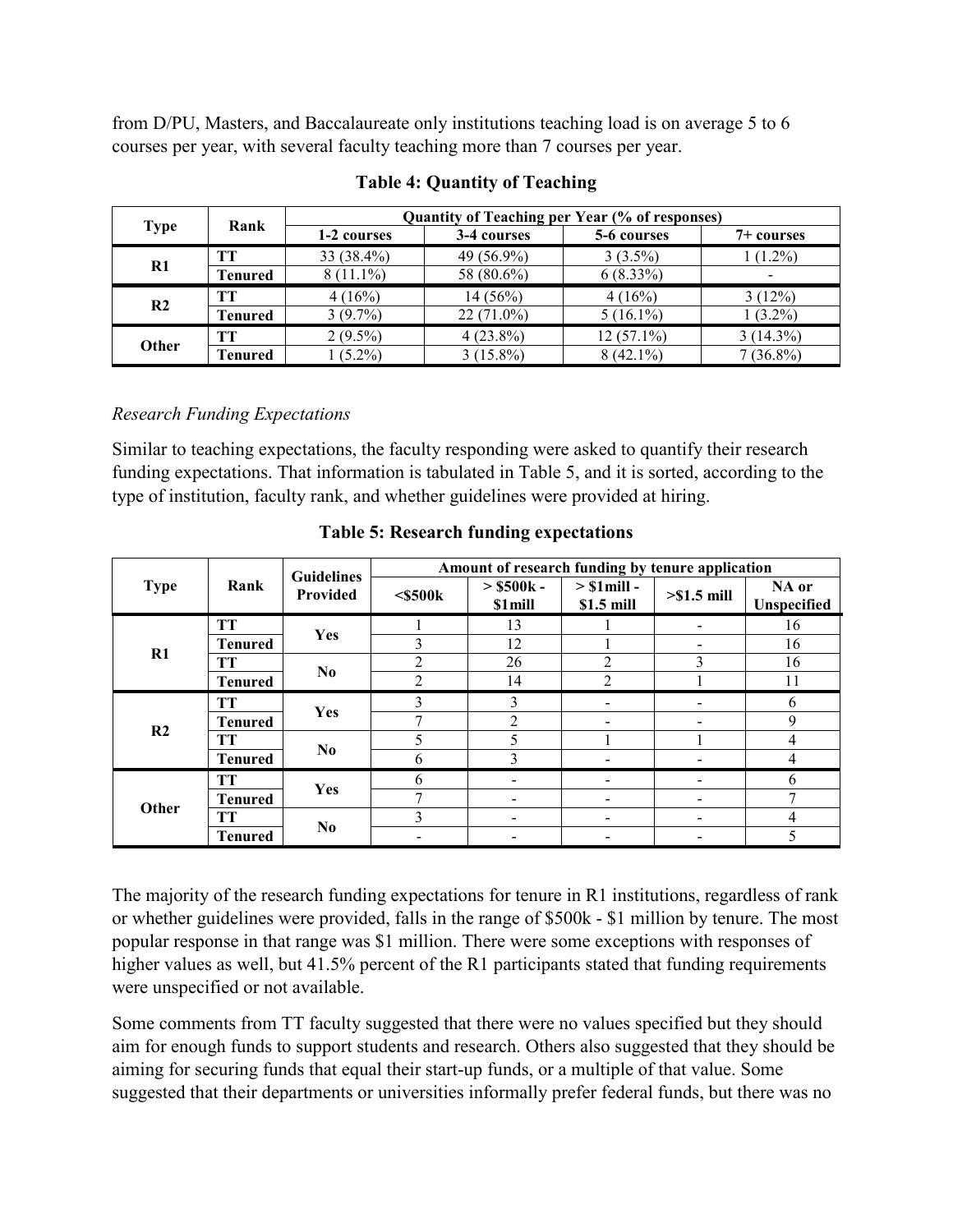*"official stance".* Others also suggested that some departments expect a greater value of funding from experimental researchers compared to computational researchers. TT faculty recognize that funding is considered to be important and feel that sometimes it is the item that drives their tenure process:

*"Not specified, but is considered to be VERY important, if not most important"* - R1 TT

*"On paper, we are not allowed to consider funding in the requirements for getting promoted. However, everyone does and so it is unclear where that bar resides."* - R1 TT

Tenured faculty from R1 expressed similar opinions as well, emphasizing the importance of federal grants, and obtaining enough funding to support research students, but their comments also suggest that the dollar value is not set in stone and that quality and type of research is considered when committees make tenure decisions:

> *"Originally suggested about \$1M was required, although in fact many faculty have been granted tenure with smaller amounts"* - R1 tenured

*"No hard target. Dean suggests \$1 million, but lower amounts are often acceptable depending on circumstances"*- R1 Tenured

For R2 institutions, 21 of the 59 responses stated funding values below \$500k, with \$500k being the most common value. Thirteen of the respondents stated values in the \$500k to \$1 million range, with 1 million dollars being the most frequent response. This suggests that TT faculty at some R2 institutions feel that they need to secure funding in the same ranges as R1 institutions. Also of note is that 23 of the 59 responses (38.9%) stated that funding requirements were unspecified or not available. Comments from TT faculty included statements like: "*6X startup"*, and *"Ambiguous"*. Some participants were verbal about their concerns with the following comments:

*"No specific requirements. Recommended that I get at least one large, nationallevel research grant before I go up for tenure"* - R2 TT

*"No written amount, but based on others packets 500k is an amount necessary to avoid scrutiny from other faculty during review"* - R2 TT

Tenured faculty also expressed similar opinions regarding the vagueness of the amount needed for funding:

*"Everything was vague on purpose"* - R2 Tenured

*"Not a fixed, set amount, but the ability to generate grant monies is a key aspect of getting tenure"* - R2 Tenured

For D/PU, Master's and Baccalaureate institutions the responses were too few to make any general conclusions, but 22 of the 38 participants (57.9%) stated that guidelines for a funding value are nonexistent or undefined. The remaining responses stated value below \$500k, with \$0 being a response for eight of the participants.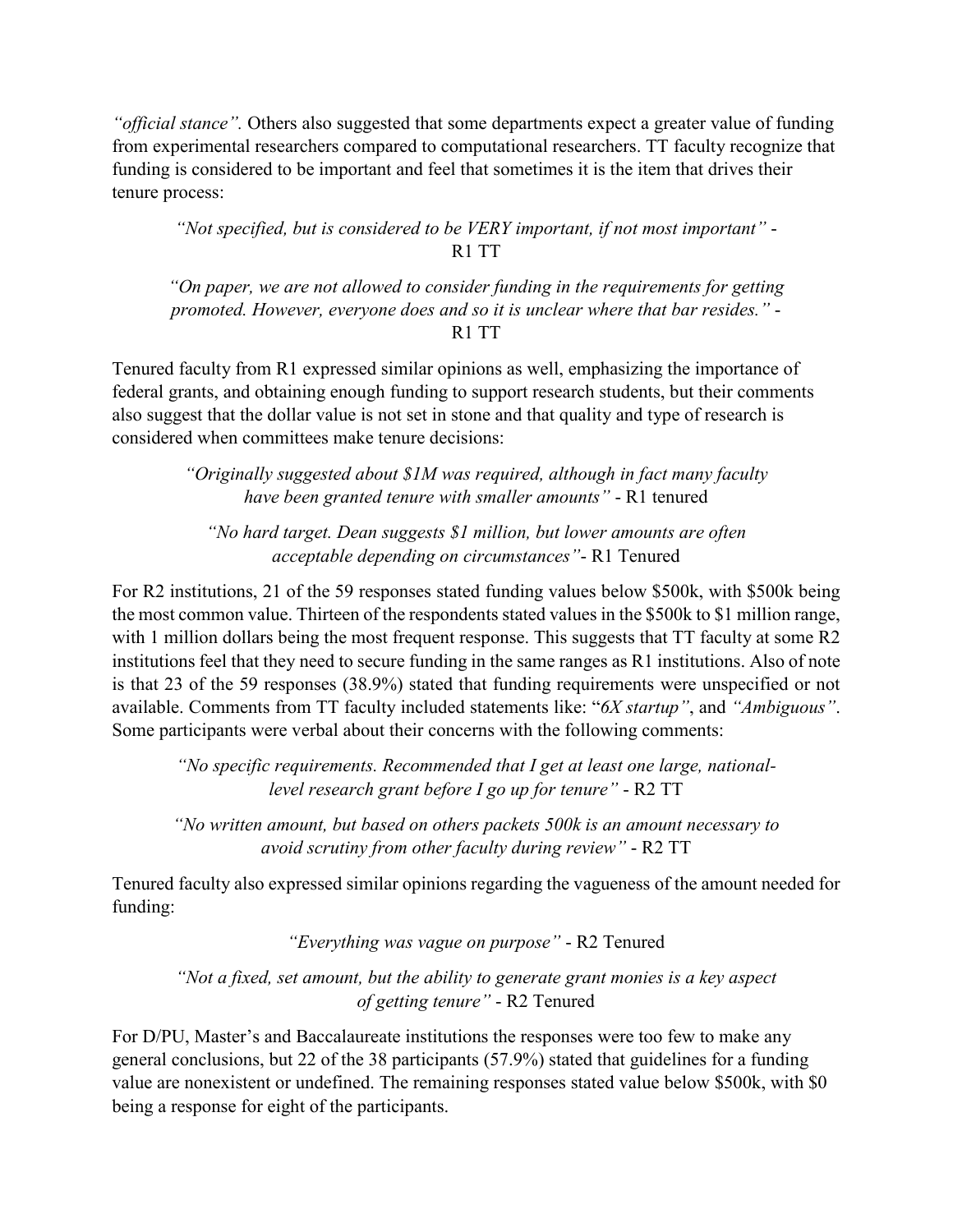#### *Journal Publication Expectations*

Faculty were also asked to indicate their journal publication requirements. That information is shown in [Table 6,](#page-8-0) and the information is sorted per institution type, faculty rank, and whether guidelines were provided.

<span id="page-8-0"></span>

| <b>Type</b>    |                | <b>Guidelines</b> | Number of journal publications by tenure application |                |              |       |                      |  |  |
|----------------|----------------|-------------------|------------------------------------------------------|----------------|--------------|-------|----------------------|--|--|
|                | Rank           | Provided          | $1-4$                                                | $5 - 9$        | $10 - 14$    | $15+$ | NA or<br>Unspecified |  |  |
|                | <b>TT</b>      | Yes               |                                                      | 4              | 12           | 5     | 10                   |  |  |
| $R1$           | <b>Tenured</b> |                   | っ                                                    | 4              | 12           | 7     | 8                    |  |  |
|                | <b>TT</b>      |                   |                                                      |                | 17           | 18    | 12                   |  |  |
|                | <b>Tenured</b> | No.               |                                                      |                | 16           | 10    | 3                    |  |  |
|                | <b>TT</b>      | <b>Yes</b>        |                                                      | 6              | 5            |       | 2                    |  |  |
| R <sub>2</sub> | <b>Tenured</b> |                   | $\mathbf{3}$                                         | 4              | 5            | 3     | $\mathfrak{D}$       |  |  |
|                | <b>TT</b>      | No.               |                                                      |                | $\mathbf{r}$ |       | 4                    |  |  |
|                | <b>Tenured</b> |                   | ◠                                                    | 3              | 5            |       | C                    |  |  |
|                | <b>TT</b>      |                   |                                                      | 2              |              |       | 2                    |  |  |
| Other          | <b>Tenured</b> | Yes               | 6                                                    |                |              |       | 5                    |  |  |
|                | <b>TT</b>      |                   | 3                                                    | $\mathfrak{D}$ |              |       | $\mathfrak{D}$       |  |  |
|                | <b>Tenured</b> | N <sub>0</sub>    |                                                      |                |              |       | 3                    |  |  |

**Table 6: Journal Publication expectations**

Faculty from R1 institutions have a higher publication expectation, with faculty that were not provided guidelines stating a higher value than those who were, whether tenured or not. The most frequent response was between 10 - 14 journal articles by tenure, with 10 being the most popular answer. Thirty-three of the 150 (22%) faculty from R1 institutions stated that the publication number is not specified.

TT faculty provided comments that suggested that publications without their adviser are expected, and publications with students are encouraged. Also high impact journals are more valued. Some faculty expressed that because of the uncertainty, they are forced to estimate the number of publications they need to achieve, and try to achieve more to feel "safe":

*"..minimum somewhere in range of 12-15 (?), safe range would be more like 20- 30 (?)"*- R1 TT

*"… the number seems to bounce around. When I started 3 years ago it was pretty well understood it was 12, but now our Chair is saying 15-16. During annual reviews the comments also seem to attack which Journal articles are placed, so that 2 in "high-quality" journals seems better than 4 in "ok" journals. What is "high-quality"?"*- R1 TT

Tenured faculty from R1 institutions also expressed similar viewpoints regarding the vagueness of the instructions, stressed that journal publications with students are important, and articles in "high impact" journals are valued more.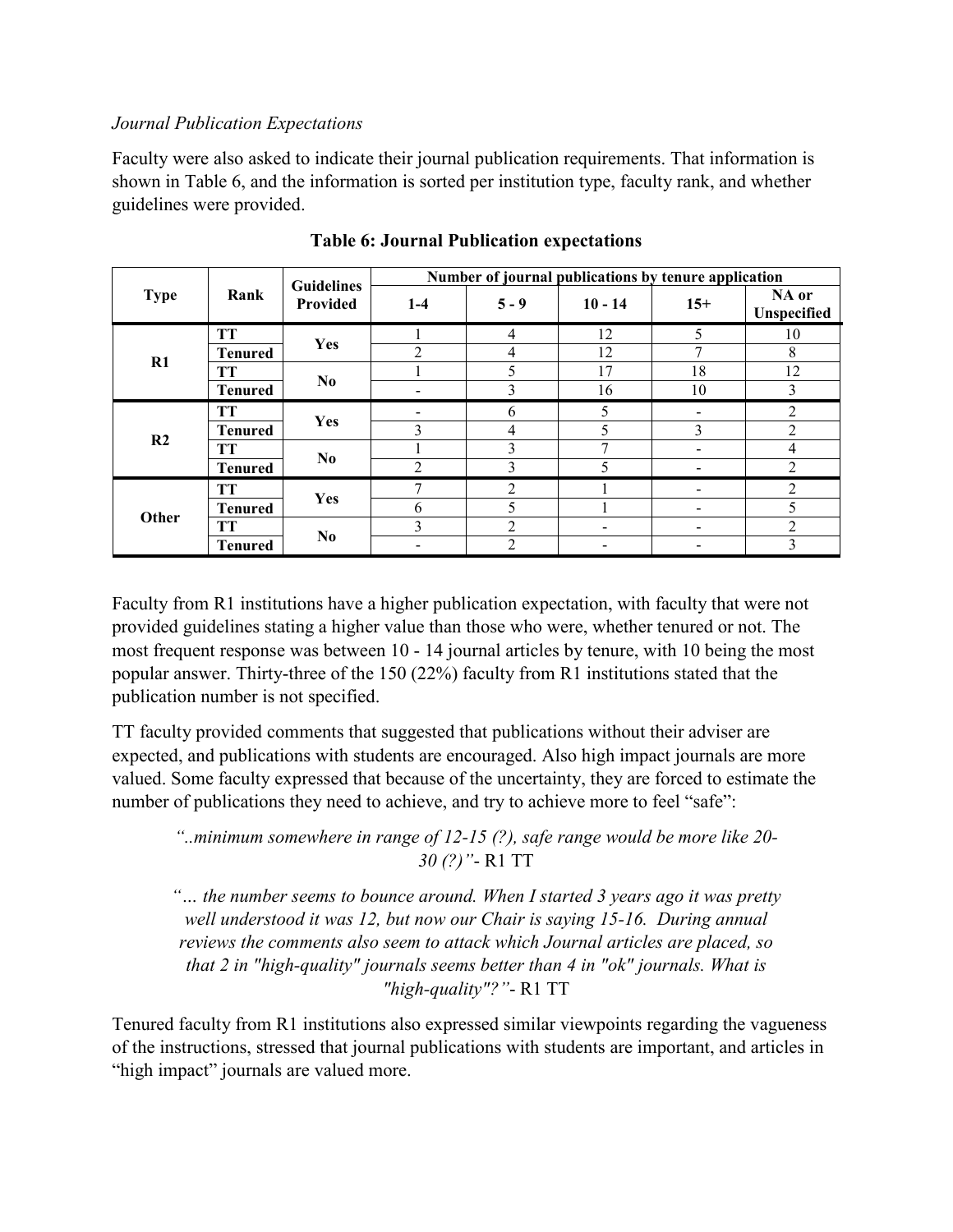In R2 institutions, the majority of the responses indicate that the journal expectations were between 1 and 2 per year, but comments suggest that they should be aiming for more to feel "safe":

#### *"I suspect need 10ish pubs to avoid excess scrutiny"*- R2 TT

Tenured faculty in R2 institutions expressed similar opinions, and also indicated that the expectations seem to be increasing, and changing during the tenure process:

# *"… no quantifiable goal, but no matter what I published, department committee feedback was 'that is not enough'"* - R2 Tenured

#### *Attainability of Tenure and Comparability of Tenure Requirements*

Faculty that were given guidelines were asked to rate whether these guidelines are a true representation of what is expected of faculty in their department to obtain tenure. Their responses are shown according to the type of university and their rank in [Table 7.](#page-9-0) The majority, 86 of the 129 participants (66.7%), believe that the guidelines they were provided are a true representation of the expected guidelines ("definitely yes" and "probably yes"), while 18 (13.9%) are unsure.

<span id="page-9-0"></span>

| <b>Type</b>    | Rank           | Def. Yes                     | Prob. Yes   | Might/Might<br>not | Prob. Not      | Def. Not |
|----------------|----------------|------------------------------|-------------|--------------------|----------------|----------|
|                | TT             | π                            | 18          | 2                  |                |          |
| R1             | <b>Tenured</b> | 7                            | Q           | 8                  | 4              |          |
| R <sub>2</sub> | TT             | $\qquad \qquad \blacksquare$ |             | ↑                  |                |          |
|                | <b>Tenured</b> | 7                            | 9           | 4                  |                |          |
|                | TT             | 6                            | -           |                    |                |          |
| Other          | <b>Tenured</b> | $\overline{\phantom{a}}$     | $\mathbf Q$ |                    | $\mathfrak{D}$ |          |
| <b>Total</b>   |                | 27                           | 59          | 18                 | 12             | 13       |

**Table 7: Guidelines given are a true representation**

Even though faculty members expressed that the guidelines are a true representation of the expectations, they did voice some concerns. The first item of concern was the difficulty in securing funding from grants. This concern was observed from both R1 and R2 faculty and whether they were tenured or not. Specific concerns that were mentioned is the cyclic nature of funding, the effort it takes to write a successful grant, and the amount of funding that needs to be secured. In some R1 institution faculty expressed that in their discipline it is difficult to secure funding, and that they should not be compared with other disciplines on the funding level. In R2 and D+PU institutions, concerns were expressed on the amount of teaching that was expected, in conjunction with the increased research funding level and quality of research. Some faculty also expressed the opinion that the requirements are a true representation and achievable, but at a cost of working long hours and not having a work-life balance.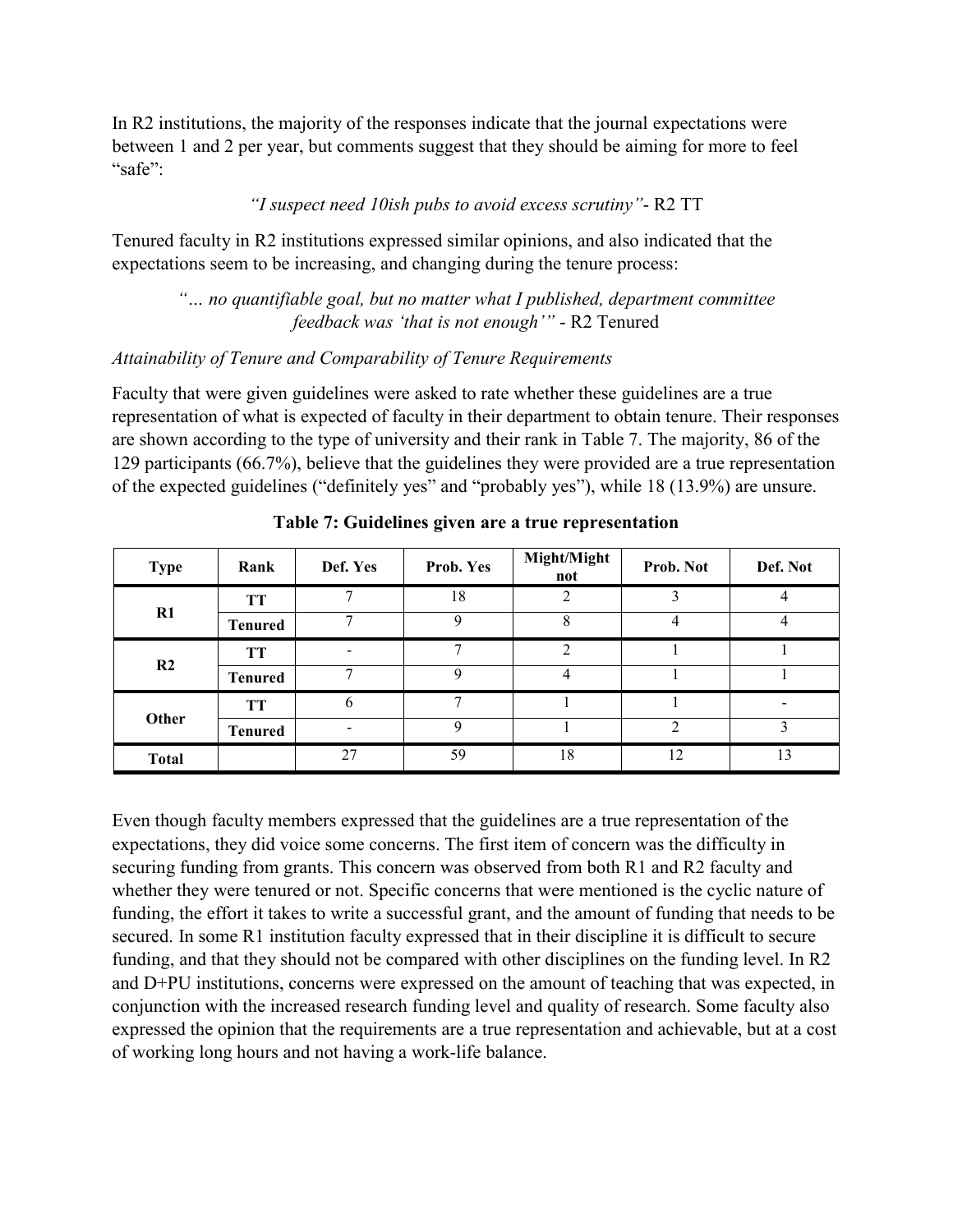Faculty members were asked to state with a "yes" or a "no" if they think these guidelines (provided or perceived) are "Attainable" for faculty members in their discipline and academic unit. They were also asked to respond if they thought the requirements, perceived or otherwise, were comparable to other members of the faculty but not within their discipline, and comparable to other faculty within their college. These responses are summarized in [Table 8.](#page-10-0)

<span id="page-10-0"></span>

| <b>Type</b>    | Rank           | <b>Attainable</b> |                |     | Comparable within<br><b>Department</b> | Comparable to other<br>Departments in the<br>College |    |
|----------------|----------------|-------------------|----------------|-----|----------------------------------------|------------------------------------------------------|----|
|                |                | Yes               | N <sub>0</sub> | Yes | N <sub>0</sub>                         | Yes                                                  | No |
| R1             | TT             | 68                |                | 56  | 12                                     | 38                                                   | 19 |
|                | <b>Tenured</b> | 50                |                | 41  | ⇁                                      | 29                                                   | 14 |
| R <sub>2</sub> | TТ             | 12                |                | 16  | 3                                      |                                                      | Δ  |
|                | <b>Tenured</b> | 27                |                | 24  |                                        | 18                                                   | 10 |
| Other          | TT             | 21                |                | 13  |                                        |                                                      | h  |
|                | <b>Tenured</b> | 18                |                | 12  | 4                                      | 12                                                   | 3  |
| <b>Total</b>   |                | 196               | 17             | 162 | 32                                     | 119                                                  | 60 |

**Table 8: Attainability and Comparability of Requirements**

As observed, 196 of the 213 participants (92.0%) of the participants who responded to these questions indicated that the requirements are attainable. Similarly, 162 of the 194 participants (83.5%) indicated that their requirements are comparable within their departments, while 119 of 179 (66.5%) indicated that their requirements are comparable within their college.

#### *Time Dedicated to Teaching and Research*

Participating faculty were asked to indicate the amount of time they devote to work activities (research/teaching/service), by looking at their average week and indicating their time in hours. The information is depicted in box plots according to the type of institution and the rank of the faculty members in [Figure 2.](#page-10-1) The blue color indicates responses from tenured faculty and the yellow from TT faculty.





<span id="page-10-1"></span>**Figure 2: Amount of time dedicated to work activities**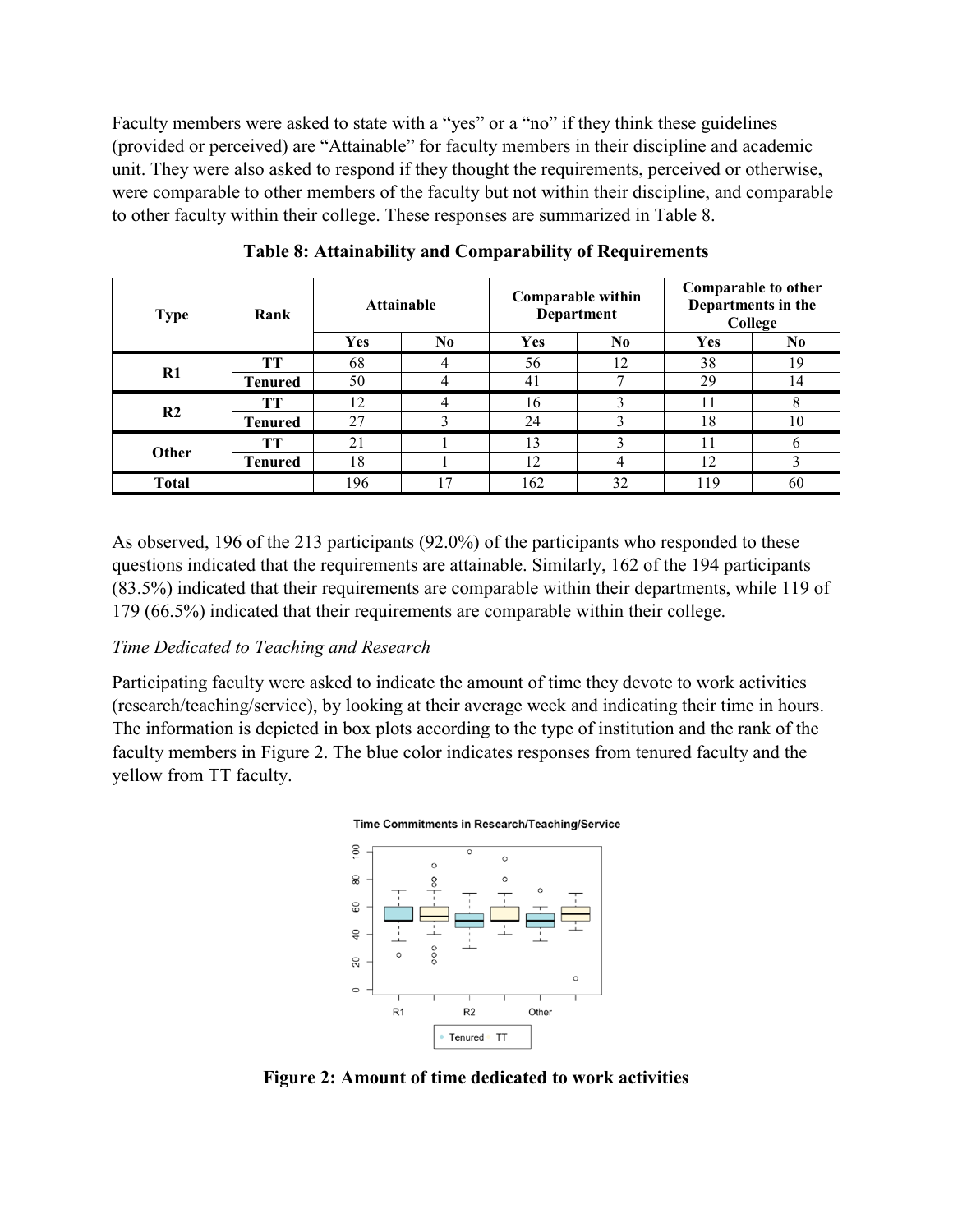The median values for the amount of hours is approximately the same in all types of institutions and all ranks, with about 50 hours per week dedicated to work activities. TT faculty in R1 institutions have a median time of 53 hours, while TT in D/PU, M and B institutions have a median time of 55 hours. This suggests that on average, faculty are committing similar amount of time in work activities in all institution types.

Faculty were also asked to indicate the percentage of their time they commit to research and teaching tasks, and were asked to compare their contractual obligations to their actual time dedicated to them. The results are shown in box plots in [Figure 3](#page-11-0) for research and in [Figure 4](#page-11-1) for teaching. Once again, the yellow color indicates responses from TT faculty and the blue for tenured faculty. Responses for all other types of institutions were, once again, combined due to the low response rate from these types of institutions.



**Figure 3: Percentage of faculty time in research**

<span id="page-11-0"></span>

<span id="page-11-1"></span>**Figure 4: Percentage of faculty time in teaching**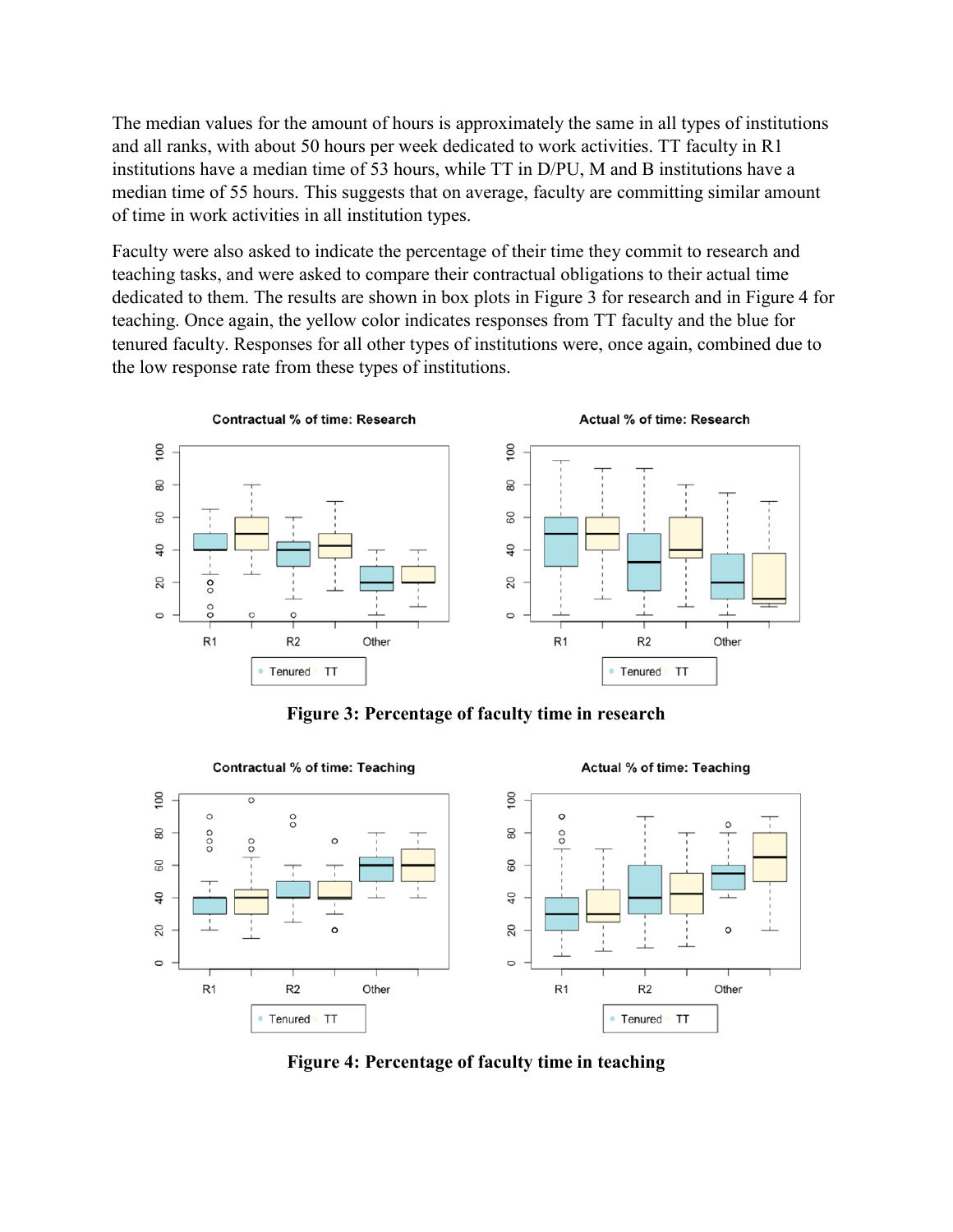The median contractual time for research in R1 institutions for TT faculty is 50% while the equivalent percentage for tenured time is 40%. The median percentage of time TT faculty in R1 institutions that is in reality dedicated to research activities is the same for both TT and tenured faculty at 50%.

For R2 institutions, the median contractual time for research is 42.5% for TT faculty and 40% for tenured. The amount of time R2 faculty dedicate to research activities is 40% for TT and 32.5% for tenured faculty.

Regarding percentage of time dedicated in teaching activities, the values for TT and tenured faculty in R1 institutions is 40%. Their median percentage of time they actually dedicate in teaching activities is also the same for both groups at 30%

For R2 institutions, the median value for the contractual percentage of time in teaching activities for TT and tenured faculty is 40% while the median value for the actual time dedicated is 42.5% for TT faculty and 40% for tenured . What is interesting to note is that in R1 and R2 institutions, the contractual percentage of time is 40% for TT and tenured faculty, but in R2 institutions faculty are required to teach slightly more classes as seen in [Table 4.](#page-6-0)

# *Impediments*

When asked on the impediments to tenure, faculty members rated the likelihood of these impediments affecting their tenure process. That information is shown in [Table 9,](#page-13-0) and is separated according to the faculty rank, TT or tenured. For tenured faculty, they were asked to reflect on how these impediments affected their tenure process. Highlighted are the observations where at least 50% of responses were either likely or unlikely to affect faculty tenure process.

For TT faculty, the impediments identified to be negatively influencing their tenure process vary according to the type of institution. At least 50% of TT faculty from both R1 (51.9%) and R2 (53.8%) institutions stated that there is a lack of availability of funds for research in their field. This echoes statements mentioned earlier regarding obtaining funding for research. Of faculty from R2 institutions, 55.6% stated that availability of students to employ as researchers, negatively influences their tenure process, while 59.3% of TT faculty from R1 institutions stated that managing work-life balance negatively influences their tenure process. For tenured faculty, one major impediment that was identified by more than 50% of the faculty in R1 institutions to have negatively affected their tenure process was also "Managing work-life balance".

# **Limitations**

The survey attempted to capture viewpoints from a national sample of TT and tenured faculty in US institutions. Missing from the sample are responses from faculty that did not achieve tenure and are no longer employed in educational institutions. Contact information for this population is not available and subsequently their stories, and input is necessary to correctly identify all the impediments to the tenure process.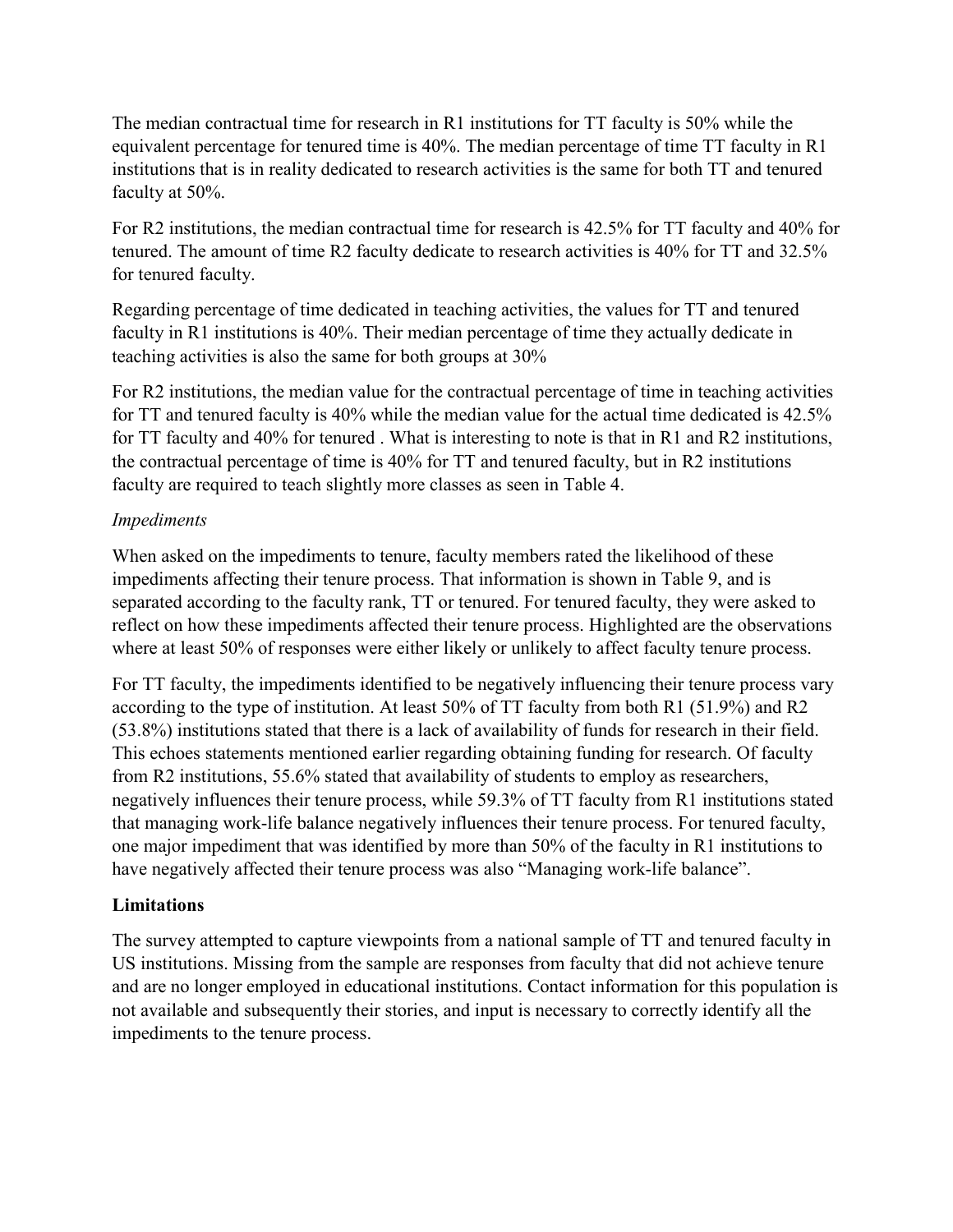<span id="page-13-0"></span>

|                            |                             | <b>TT</b>           |       |            | <b>Tenured</b> |                |            |  |
|----------------------------|-----------------------------|---------------------|-------|------------|----------------|----------------|------------|--|
|                            | Likelihood                  | R1                  | R2    | $D/PU+M+B$ | R1             | R <sub>2</sub> | $D/PU+M+B$ |  |
|                            | <b>Positive</b>             | 41.0%               | 50.0% | 52.2%      | 47.5%          | 51.5%          | 52.4%      |  |
| My teaching load           | <b>Neither</b>              | 27.7%               | 11.5% | 17.4%      | 32.8%          | 30.3%          | 9.5%       |  |
|                            | <b>Negative</b>             | 31.3%               | 38.5% | 30.4%      | 19.7%          | 18.2%          | 38.1%      |  |
| Expect. of peer-           | <b>Positive</b>             | 64.6%               | 65.4% | 47.8%      | 62.7%          | 51.5%          | 52.4%      |  |
| reviewed journal           | <b>Neither</b>              | 19.0%               | 23.1% | 43.5%      | 27.1%          | 33.3%          | 28.6%      |  |
| publications               | <b>Negative</b>             | 16.5%               | 11.5% | 8.7%       | 10.2%          | 15.2%          | 19.0%      |  |
| My service                 | <b>Positive</b>             | 30.9%               | 44.4% | 69.6%      | 37.7%          | 36.4%          | 47.6%      |  |
| expectations               | <b>Neither</b>              | 34.6%               | 44.4% | 21.7%      | 44.3%          | 45.5%          | 19.0%      |  |
|                            | <b>Negative</b>             | 34.6%               | 11.1% | 8.7%       | 18.0%          | 18.2%          | 33.3%      |  |
| <b>Availability of</b>     | <b>Positive</b>             | 35.8%               | 30.8% | 19.0%      | 31.7%          | 39.4%          | 47.6%      |  |
| funds for research         | <b>Neither</b>              | 12.3%               | 15.4% | 38.1%      | 21.7%          | 27.3%          | 28.6%      |  |
| in my field                | <b>Negative</b>             | 51.9%               | 53.8% | 42.9%      | 46.7%          | 33.3%          | 23.8%      |  |
| Apprec. for my             | <b>Positive</b>             | 42.5%               | 40.9% | 42.9%      | 39.0%          | 50.0%          | 52.4%      |  |
| area of research           | <b>Neither</b>              | 26.0%               | 31.8% | 47.6%      | 33.9%          | 30.0%          | 23.8%      |  |
| by review commit.          | <b>Negative</b>             | 31.5%               | 27.3% | 9.5%       | 27.1%          | 20.0%          | 23.8%      |  |
| Competition                | <b>Positive</b>             | 16.2%               | 28.0% | $10.0\%$   | 14.3%          | 3.2%           | 20.0%      |  |
| within academic            | <b>Neither</b>              | 54.1%               | 40.0% | 75.0%      | 63.3%          | 77.4%          | 75.0%      |  |
| unit for funds             | <b>Negative</b>             | 29.7%               | 32.0% | 15.0%      | 22.4%          | 19.4%          | 5.0%       |  |
| <b>Availability of TA</b>  | <b>Positive</b>             | 41.5%               | 53.8% | 47.6%      | 42.4%          | 43.8%          | 15.0%      |  |
| for grading                | <b>Neither</b>              | 28.0%               | 23.1% | 9.5%       | 27.1%          | 43.8%          | 20.0%      |  |
|                            | <b>Negative</b>             | 30.5%               | 23.1% | 42.9%      | 30.5%          | 12.5%          | 65.0%      |  |
| <b>Availability of</b>     | <b>Positive</b>             | 51.8%               | 29.6% | 39.1%      | 43.3%          | 39.4%          | 38.1%      |  |
| students to employ         | <b>Neither</b>              | 20.5%               | 14.8% | 13.0%      | 31.7%          | 33.3%          | 23.8%      |  |
| as researchers.            | <b>Negative</b>             | 27.7%               | 55.6% | 47.8%      | 25.0%          | 27.3%          | 38.1%      |  |
| <b>Quality of students</b> | <b>Positive</b>             | 48.2%               | 33.3% | 30.4%      | 45.0%          | 36.4%          | 38.1%      |  |
| to employ as               | $\overline{\text{Neither}}$ | 9.6%                | 22.2% | 26.1%      | 20.0%          | 33.3%          | 19.0%      |  |
| researchers                | <b>Negative</b>             | 42.2%               | 44.4% | 43.5%      | 35.0%          | 30.3%          | 42.9%      |  |
| <b>Availability of</b>     | <b>Positive</b>             | 50.0%               | 29.6% | 69.6%      | 29.3%          | 41.9%          | 42.9%      |  |
| faculty mentoring          | <b>Neither</b>              | 23.2%               | 29.6% | 13.0%      | 24.1%          | 29.0%          | 19.0%      |  |
|                            | <b>Negative</b>             | 26.8%               | 40.7% | 17.4%      | 46.6%          | 29.0%          | 38.1%      |  |
| <b>Quality of faculty</b>  | <b>Positive</b>             | 51.9%               | 37.0% | 73.9%      | 31.0%          | 46.7%          | 47.6%      |  |
| mentoring                  | <b>Neither</b>              | 21.0%               | 25.9% | 8.7%       | 22.4%          | 30.0%          | 19.0%      |  |
|                            | <b>Negative</b>             | 27.2%               | 37.0% | 17.4%      | 46.6%          | 23.3%          | 33.3%      |  |
| Interdepartmental          | <b>Positive</b>             | 15.6%               | 25.9% | 52.2%      | 17.2%          | 26.5%          | 25.0%      |  |
| politics                   | Neither                     | 37.7%               | 48.1% | 26.1%      | 36.2%          | 47.1%          | 45.0%      |  |
|                            | <b>Negative</b>             | 46.8%               | 25.9% | 21.7%      | 46.6%          | 26.5%          | $30.0\%$   |  |
| <b>Managing work-</b>      | <b>Positive</b>             | 16.0%               | 33.3% | 34.8%      | 16.9%          | 23.5%          | 28.6%      |  |
| life balance               | Neither                     | 24.7%               | 25.9% | 21.7%      | 27.1%          | 35.3%          | 47.6%      |  |
|                            | <b>Negative</b>             | $\overline{59.3\%}$ | 40.7% | 43.5%      | 55.9%          | 41.2%          | 23.8%      |  |

# **Table 9: Comparison of Impediments**

#### **Observations, Conclusions, and Recommendations**

The sample was heterogeneous in being recruited from 43 different states and 162 institutions, and therefore, our findings may be generalized to faculty for Civil Engineering, Construction and Civil Engineering Technology across the U.S. However, the findings presented in this paper should not be generalized to faculty in other disciplines.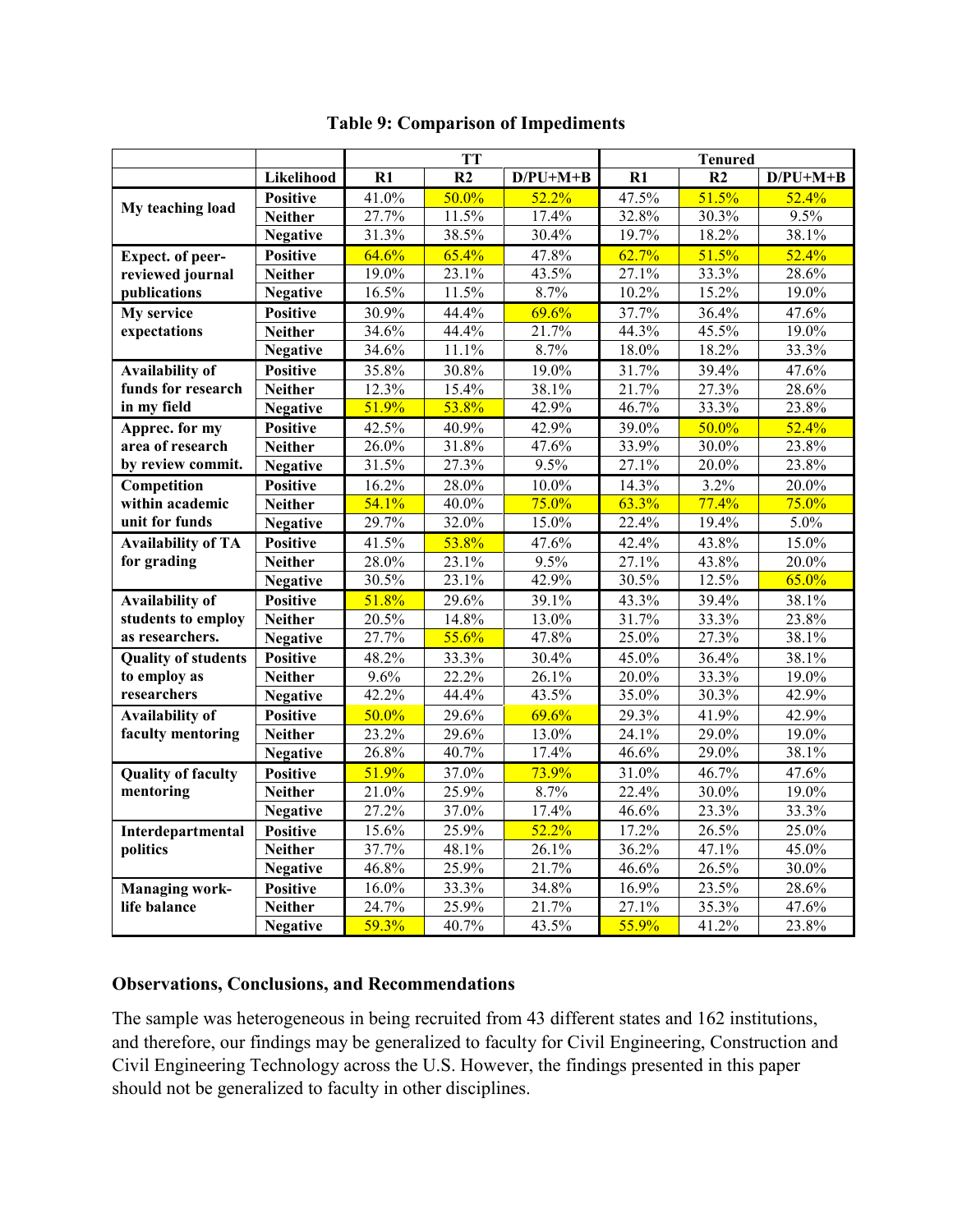The frequency statistics and aggregate responses from the survey identified some trends, and characteristics about the tenure process, and the activities TT and tenured faculty partake in in their daily lives. On average, faculty work more than 40 hours per week, and by no means have a regular hours. From [Figure 2,](#page-10-1) we can see that TT faculty and tenured faculty alike commit more than 50 hours per week on research, teaching, and service activities, clearly suggesting that there is a problem with balancing work and life obligations. This imbalance is augmented for TT faculty due to the additional stress of the tenure process. The majority of TT and tenured faculty from R1 institutions identified the management of work-life balance to be a concern for tenure, but faculty from other types of institutions also identified this to be an issue at rates of over 40%. Some comments that appeared in the survey include the following:

*"… [Tenure is] attainable with either no family commitments or significant support for family commitments (e.g., non-working spouse)…." -* R1 TT

*"… [Tenure is attainable] but not easily, and requires more than 50 hr/week"-* R1 - Tenured

Regarding mentoring during the tenure process [\(Table 9\)](#page-13-0), half (50%) of the TT faculty from R1 institutions, stated that it positively affects their tenure process. That value was 69.6% for D/PU, M, and B institutions. Surprisingly, only 29.3% tenured R1 faculty stated that availability of mentoring positively affected their tenure process, while 46.6% stated that it negatively affected their process. Availability of faculty mentoring might be lacking for TT R2 faculty since 40.7% stated that it negatively affects their tenure process. Some of the comments regarding mentoring are as follows:

*"Mentoring from peers is of utmost importance given the funding competition and limited resources"* - R1 Tenured

*"If an Assistant Professor is properly guided by tenured faculty and mentored such that research funding is less of a burden, these goals are attainable. However, no such mentoring has been implemented here."* - R2 Tenured

Pressure for funding was seen to be a major concern from R1 and R2 TT faculty; 51.9% and 53.8% respectively stated that it negatively affects their tenure process. That percentage was seen to be at 46.7% and 33.3% for the equivalent tenured faculty. This can be due to 1) unsuccessful faculty who did not achieve tenure not being sampled, or 2) the funding requirements and funding environment has changed since they achieved tenure. At least for the second point, some tenured faculty recognize that there is a change in the environment, with statements as follows:

*"[Requirements] are changing as the university is putting more pressure to raise the bar."* - R2 - Tenured

It is clear that TT faculty perceive to have or experience real impediments to their tenure process, causing them anxiety, fear, and exhaustion. To eliminate these experiences, it is important to establish conversations and dialogue between TT faculty and tenured faculty to share experiences and mentorship regarding the process.